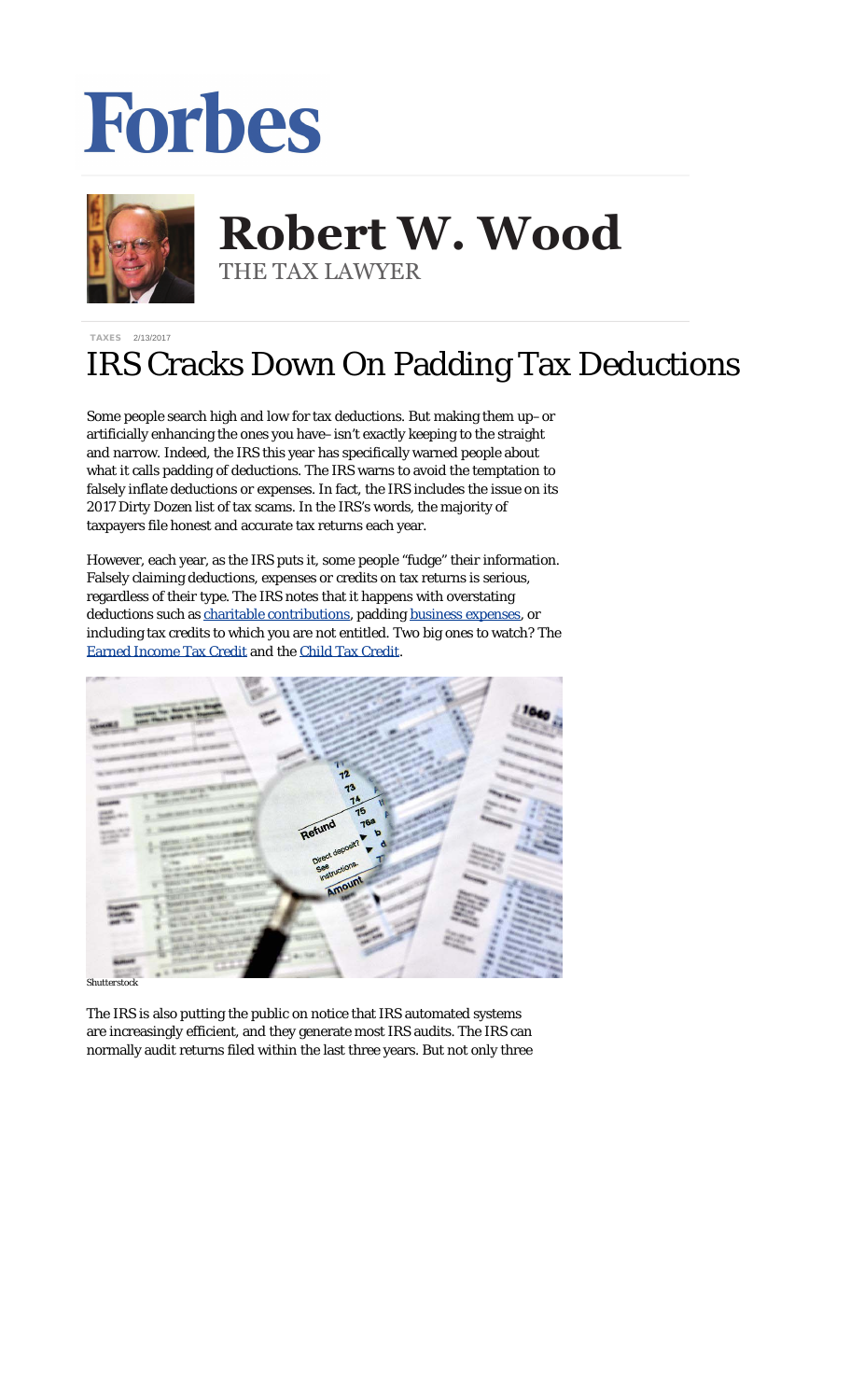years are at risk. The IRS can add additional years for big errors or fraud. If being audited is not bad enough, the IRS warns about the penalties or worse. Significant penalties may apply for taxpayers who file incorrect returns including:

- 20 percent of the disallowed amount for filing an erroneous claim for a refund or credit.
- \$5,000 if the IRS determines a taxpayer has filed a "frivolous" tax return." A frivolous tax return is one that does not include enough information to figure the correct tax or that contains information clearly showing that the tax reported is substantially incorrect.
- In addition to the full amount of tax owed, a taxpayer could be assessed a penalty of 75 percent of the amount owed if the underpayment on the return resulted from tax fraud.

If these costs are not scary enough, the IRS also reminds taxpayers that they could even be subject to criminal prosecution. The range of potential offenses includes:

- Tax evasion;
- Willful failure to file a return, supply information, or pay any tax due;
- Fraud and false statements;
- Preparing and filing a fraudulent return; or
- Identity theft.

Criminal prosecution could lead to additional penalties and even prison time. But what is willful conduct? Innocent, even *stupid* mistakes can be forgiven. Intentional wrongdoing, no. Since taxes are complex, you might assume that just about *anything* can be called an innocent mistake. However, you can be *attributed* knowledge.

Willfulness involves a voluntary, intentional violation of a known legal duty. In taxes, it applies for civil and criminal violations. This definition causes many people to think they are home free. If you didn't *know*, how can you be prosecuted? It's not that simple. You may not have *meant* any harm, but that may not be enough. Many people think that even civil penalties cannot be imposed if you weren't actually trying to cheat anyone.

Unfortunately, willfulness can be shown by your knowledge of reporting requirements and your conscious choice not to comply. "Gee, I didn't know,"